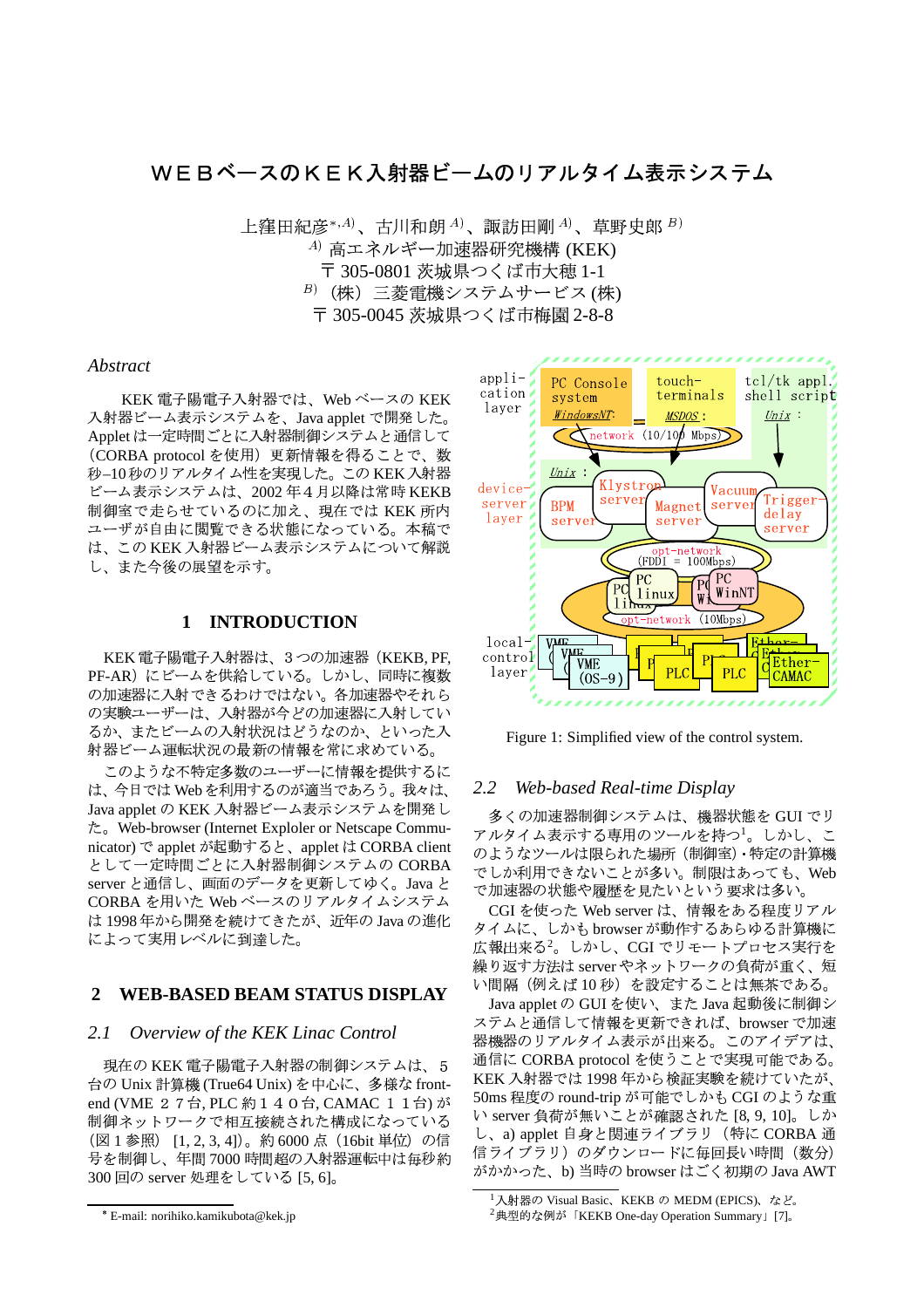(GUI の class library) しかサポートが無く画面の表現力 が限られていた、などの問題点があった。

#### Java and CORBA Environment  $2.3$

Java 開発ツール JDK (Java development kit) は Sun Microsystems 社から無償で提供されているが、GUI 関連 class が大きく改版された SDK31.2 (いわゆる Java2) は 1999年頃から流通し始めていた。しかし、KEK 入 射器では up-version による GUI の非互換性を嫌い、旧 version(JDK1.1.7)を使い続けていた。また、server 側の CORBA 開発環境には VisiBroker ver.3.0 for C/C++ (Inprise 社) を使用していた。

2001年、本システムを実証試験版から実用版へと進 める気運が高まった。この時点で広く SDK1.3 が流通し ていたため、移行を決断した。また、CORBA 開発環境 も ORBacus 4.0.5 for C++ (OOC/Iona 社)に移行した。こ れは、VisiBroker が KEK 入射器制御システムの計算機 OS (Compaq True64 Unix)への対応をやめたためであ るが、同時に有償ソフトから無償ソフト (academic use に限る)への乗換えでもあった。変更点を表1に示す。

Table 1: JAVA-CORBA 環境の変更

|              | after 2001         | 1998-2000        |
|--------------|--------------------|------------------|
| Java         | $SDK1.3.x$ (Java2) | <b>JDK1.1.7</b>  |
| (GUI)        | Swing              | AWT $(JDK1.0.x)$ |
| (CORBA)      | SDK に含まれる          | download 必要      |
| <b>CORBA</b> | ORBacus 4.0.5      | VisiBroker v3.0  |
| for $C_{++}$ | OOC/Iona 社         | Inprise 社        |
|              | Free for academic  | True64 対応せず      |
| 目的           | 実用版                | 実証試験             |
|              | [11]               | [8, 9, 10]       |

Java2への移行は、CORBAとの協調の点で重要な意 味がある。Java2 以降、SDK には CORBA 基本通信 class が含まれるようになった。これで、applet が立ち上がる際 の CORBA 通信 class ダウンロード量が大きく減少し<sup>4</sup>、 立ち上がり時間が短くなった5 (3.1 章も参照されたし)。

#### 2.4 KEK-Linac Beam Status Display

2001年、表1に示す新しい環境で、KEK 電子入射 器ビーム状態を表示する Java applet および対応する CORBA server を開発した。Server 側は、既存の制御シ ステムライブラリ (C言語仕様) とビーム状態履歴デー タベースを使用した。システムの全体像を図2に示す。

実際に開発された KEK 入射器ビーム状態の Web 画 面を図3に示す。この画面は、代表的ビーム電流値と運 転ビームモードの現在値および過去2時間の履歴を示し ている。10秒ごとに CORBA server と通信し、常に最新 の情報に更新してゆく。また、右上のメニュから24時 間履歴に変更することが出来る。変更した場合、applet



Figure 2: Relationship overview.

は過去 24 時間分の情報を CORBA server に取りに行く ことになる。



Figure 3: Screenshot of beam-status display.

このビーム状態表示システムは、主に Windows PC で動作させることを想定しているが、Java 1.3 (SDK1.3 or JRE<sup>6</sup>1.3) が動作する環境であれば他の OS (例えば Linux) でも動作する。2002年4月から KEKB 制御室 の Windows PC で連続動作させているが、ほとんど停止 せず安定に動作することを確認している。また、KEK

<sup>&</sup>lt;sup>3</sup>Software development kit。JDK から呼び名が変わった。

<sup>&</sup>lt;sup>4</sup>ORBaus 依存部分 (約 3MB) はダウンロードが必要。

<sup>5</sup>現在は applet などを含め合計 4MB 弱をダウンロードする。

<sup>&</sup>lt;sup>6</sup>Java Runtime Environment。開発でなく実行環境のみ。